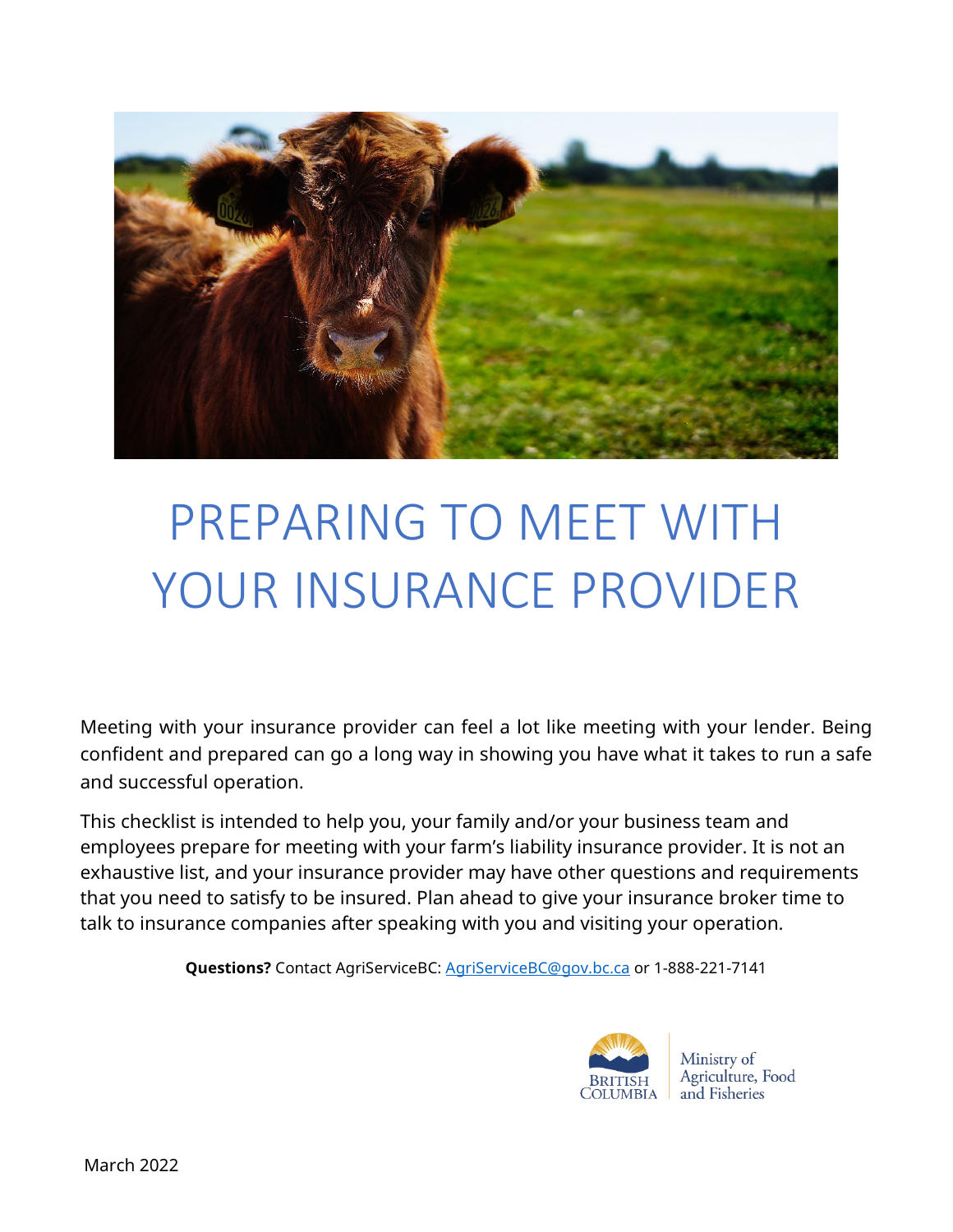### **Review your current policy**

\_\_\_ 1. Review your policy from your insurance provider. This will help you when researching your policy and in discussing the best cover options with insurance providers.

\_\_\_ 2. Do your current insurance schedules still meet the needs of your farm business? If not, what new needs exist?

\_\_\_ 3. Does your insurance cover liability for any secondary occupations that occur on your farm? (e.g., Guesthouses, farmers' markets, food processing)

\_\_\_ 4. Make a list of the changes you've made to equipment, buildings, or other insurable items. Underwriters may ask to see a list of regular maintenance and updates (roof, plumbing, electrical, etc.) It's also a good idea to call your provider when you buy, sell, or make changes to equipment, buildings, or other insurable items. Have up to date photos of your farm operation on-hand.

\*It's recommended to speak with your current provider and/or your financial institution to seek approval prior to making changes.

**If you don't have a current insurance policy and are a new farmer, review section 4 of the [New Farm](https://www2.gov.bc.ca/assets/gov/farming-natural-resources-and-industry/agriculture-and-seafood/farm-management/farm-business-management/new_farm_start-up_guide.pdf)  [Start-Up Guide](https://www2.gov.bc.ca/assets/gov/farming-natural-resources-and-industry/agriculture-and-seafood/farm-management/farm-business-management/new_farm_start-up_guide.pdf) to help understand the different kinds of insurance you may need.** 

#### **Many insurance providers will ask to inspect your farm/ranch**

\_\_\_ 1. Prepare for the farm/ranch inspection:

- a. Tidy: remove debris around the farm/ranch
- b. Organize: Everything in its place and easy to retrieve when requested.
- c. Fires are a concern on farms, and your insurance provider will want to see that each building has a fire extinguisher inspected and tagged within the past 12 months.
- \_\_\_ 2. Key areas of what inspectors consider include:
	- a. Roof condition, siding condition, all cobwebs should be removed as they are a fire hazard, covers on electrical breaker boxes, all open wires pigtailed & covered. The inspector will likely perform a thermal test on the electrical as well.
	- b. Barriers around fuel storage tanks, fences around manure pits. Good general maintenance & condition of the farm is imperative & is considered in the type of coverage offered to the client.

\_\_\_ 3. Ask questions. You should feel comfortable asking your agent for help. Many providers have inspectors to help you monitor and proactively reduce your risk. The inspection can be an opportunity to see issues before they arise and determine which risks are covered by your policy.

#### **Be prepared to share your risk management practices**

\_\_\_ 1. Do you follow good management practices? Keep a list and share it with your provider. Explain how it reduces your risk. E.g., Environmental Farm Plan, Beneficial Management Practices, Food Safety Plan, Food Recall Plan, Canada Good Agricultural Practices, FireSmart, Industry Codes of Practice, etc.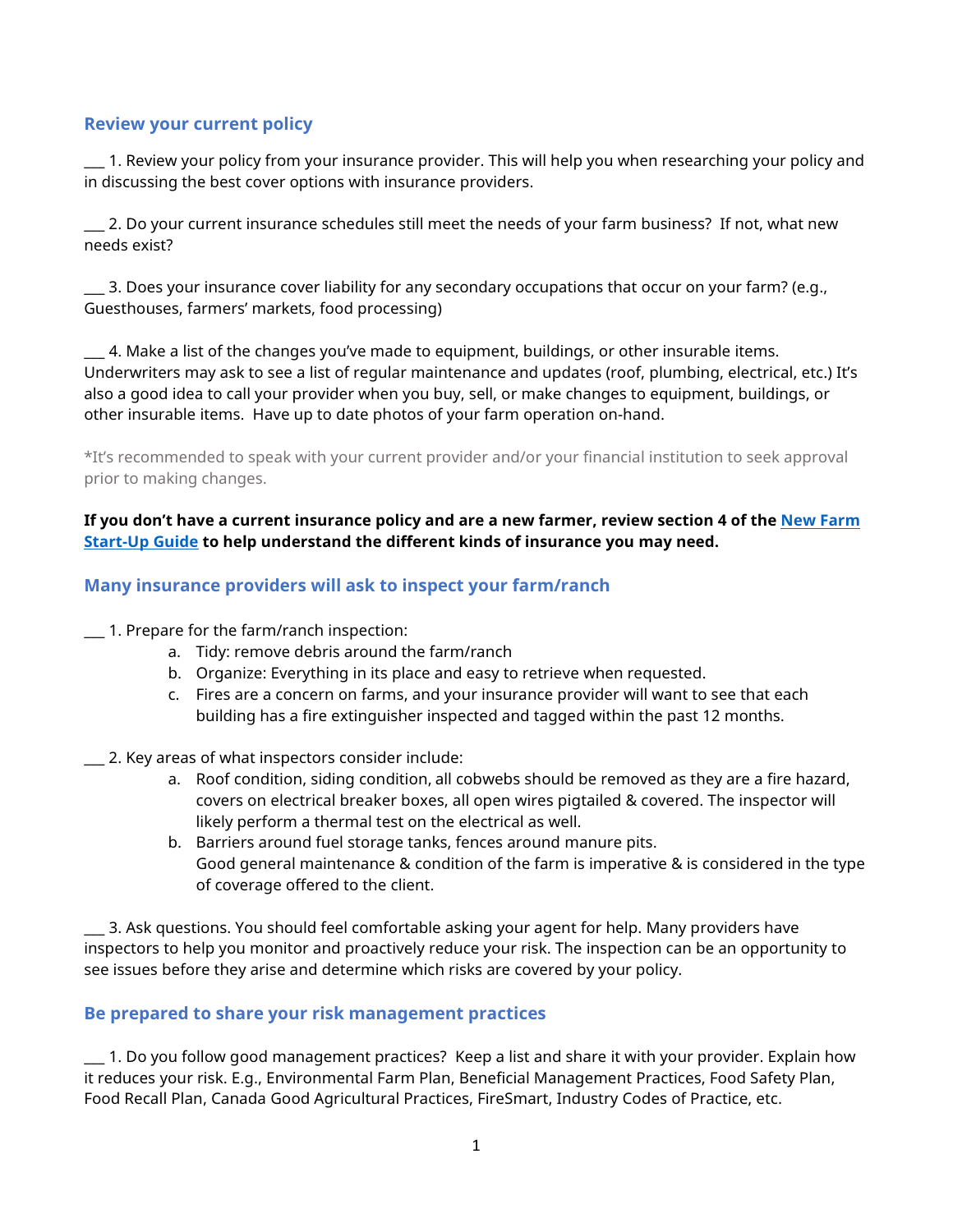\_\_\_ 2. What is your level of compliance with applicable legislation? Compliance could reduce litigation. E.g., Agricultural Environmental Code of Practice, Meat Inspection Regulation, Water Sustainability Act etc.

\_\_\_ 3. Do you store hazardous materials appropriately and do you have a plan should an emergency occur? In particular, your insurer will look for fuel tanks to be 50 feet away from buildings, on a stable foundation (i.e. concrete) and have spill prevention such as a lip around the concrete pad high enough to store the contents of the tank.

 $\_$  4. What food safety, or other recommended or required certifications do you have? E.g., FoodSafe,  $\,$ SlaughterRight, CanadaGAP.

5. Identify and explain the risk management practices you have in place for your farm. E.g., AgSafe, FireSmart, WCB insurance, production insurance, AgriStability, life insurance, livestock insurance, etc.

\_\_\_ 6. Do you allow third parties to use your property and do you ask for confirmation of their current insurance?

\_\_\_ 7. What is your plan in case your business had to stop due to unexpected events? Insurance products such as business interruption insurance, loss-of-use insurance and accidental dismemberment, blindness or paralysis benefit can all help ease the uncertainty during a time when you need to focus on other things.

\_\_\_ 8. What other insurance products do you have? E.g., Life insurance, insurance coverage for spouses and key personnel, mortgage insurance, loan insurance.

\_\_\_ 9. Do you have a current equipment/tool valuation or depreciation schedule to share with your insurance provider? Asset valuation saves your broker time.

\_\_\_ 10. Do you follow a regular maintenance and site inspection schedule? If so, explain your process, frequency, and documentation. Regular checks and repairs reduce the risk of major injury or events.

\_\_\_ 11. Have you prepared emergency plans in the case of wildfire, floods, or drought? If so, be prepared to show them to your insurance provider.

\_\_\_12. Does your spouse and/or key personnel know where all the relevant information, policies and contacts for service providers is stored in the case of your absence?

#### **Other considerations when determining the coverage or types of insurance you need**

\_\_\_ 1. What is your current deductible? Is this amount working for you? Increasing deductibles can reduce your monthly premiums. This can be balanced with replacement cost and production loss.

\_\_\_ 2. What are your current coverage levels? Do you know the current cost to rebuild a farm building, including the costs to remove debris? Consider the cost of insurance in relation to the size of the risk. E.g. A hobby farm policy is not intended to cover processing and sales to a third party.